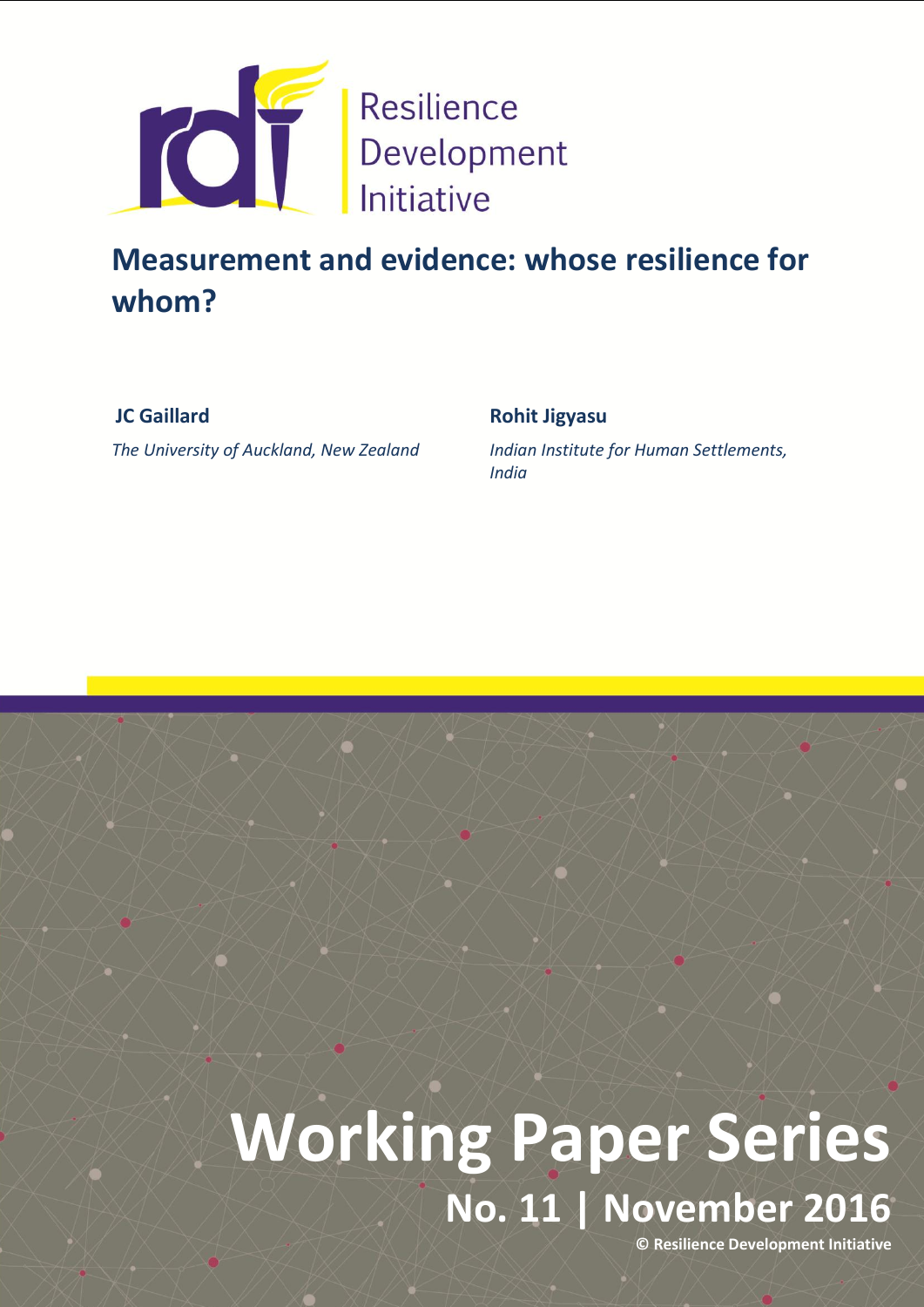**WP No** : 11 Date : November, 2016

`



Resilience Development Initiative (RDI) is a global think tank initiative based in Bandung, Indonesia that focuses on environmental change and sustainable development. RDI contributes to the body of knowledge on development and disaster research studies in Indonesia and South East Asian Region.

RDI Working Paper Series is published electronically by RDI.

The views expressed in each working paper are those of the author or authors of the paper. They do not necessarily represent the views of RDI or its editorial committee.

Citation of this electronic publication should be made in Harvard System of Referencing.

# **Editorial Team:**

Elisabeth Rianawati Dr. Saut Sagala Adam Scott Reeves

# **Contact:**

**Address:** Jalan Imperial II No. 52, Bandung 40135 Jawa Barat – INDONESIA **Phone**: +62 22 2536574 **Email**: rdi@rdi.or.id **Website:** www.rdi.or.id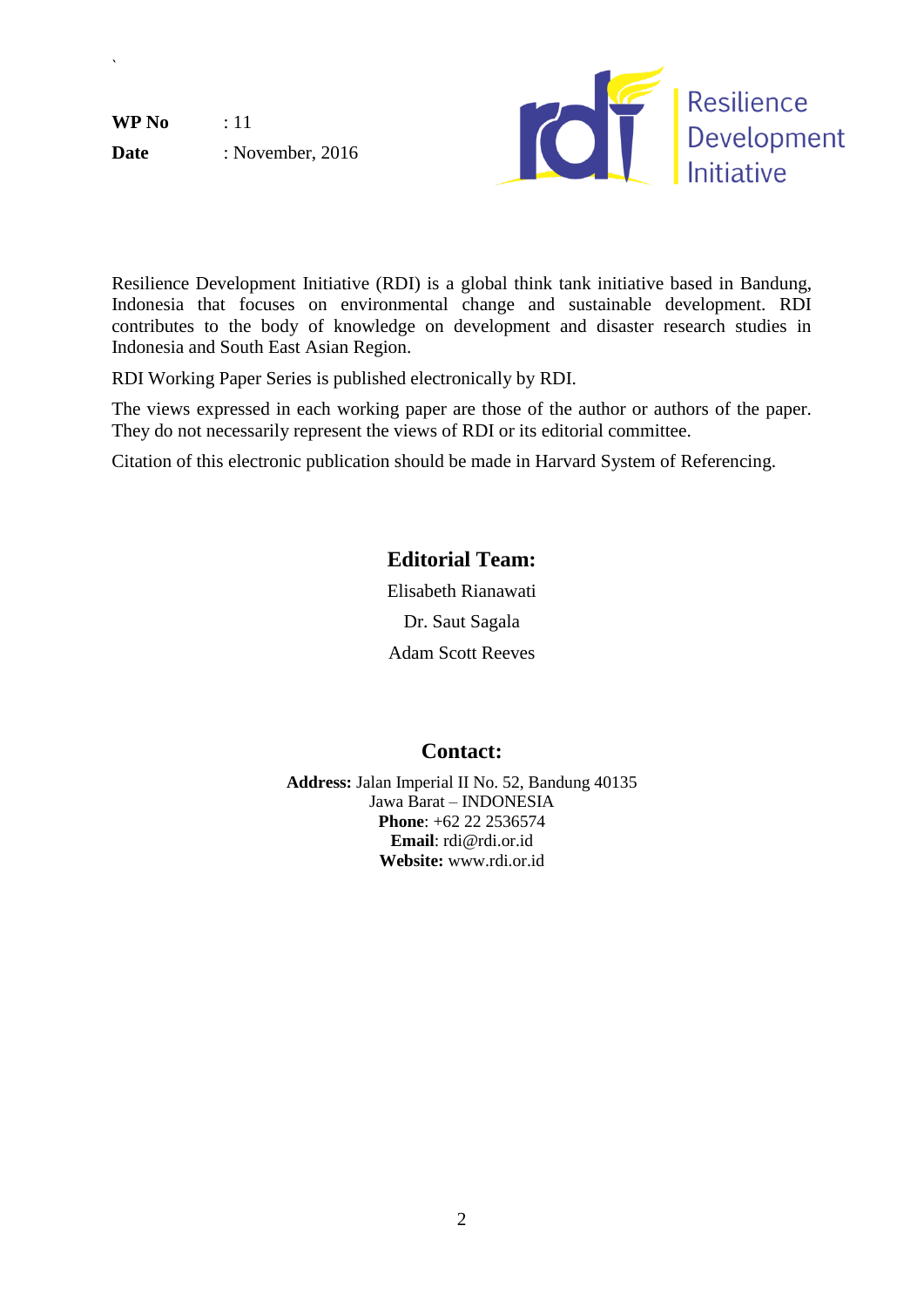### **Measurement and evidence: whose resilience for whom?<sup>1</sup>**

## **JC Gaillard<sup>1</sup> and Rohit Jigyasu<sup>2</sup>**

**1** *The University of Auckland, New Zealand*

**2** *Indian Institute for Human Settlements, India*

#### **1. Introduction**

`

**.** 

Over the past couple of decades, the concept of resilience has been gaining growing attention in academic and policy discourses as well as within circles of practitioners (e.g. Manyena, 2006; Alexander, 2013; Weichselgartner and Kelman, 2015). The concept has indeed been picked up by researchers, international organizations, Non-Government Organizations (NGOs), funding agencies and private firms so that it has become one of the main buzzwords in the fields of development, disaster risk reduction (DRR) and climate change adaptation.

Although resilience has a very long history (Alexander, 2013), it was brought to popularity by Holling"s paper on the resilience of ecological systems wherein the term was defined as an environmental and ecological ability to absorb a temporary disturbance and then reorganize itself totally into its pre-existing state or to a new, recovered state (Holling, 1973). The concept was then quickly picked up by the disaster literature (Torry, 1979a), mirroring other early use in child psychology (Werner et al., 1971) and engineering (Gordon, 1978). It is nowadays the object of a conceptual debate, especially among social sciences (Manyena, 2006; Alexander, 2013). In line with Holling"s ecological approach, resilience is often viewed in the long term, based on a society"s evolution and ability to overcome shocks and disturbances (Folke et. al., 2002). A second set of definitions and approaches look at resilience in a narrower perspective that is the flip, positive side of vulnerability or the ability to resist damage and change in facing natural hazards (Mileti, 1999). Pelling (2003) rather considers resilience as a component of vulnerability or the ability of an actor to cope with or adapt to hazards, including through planned preparation and spontaneous or premeditated adjustments. A fourth stream of definitions place resilience in a post-disaster context to capture the ability of a system or people to recover from hazardous events (Timmermann, 1981; United Nations International Strategy for Disaster Reduction, 2002).

Notwithstanding such loose conceptual framing, strengthening resilience has become the priority of most, if not all agendas for DRR at all scales, from the Sendai Framework for Disaster Risk Reduction (SFDRR) and international funding agencies' priorities, to national policies and practitioners' everyday initiatives. In consequence, international, governmental and non-governmental institutions have progressively felt the need for measuring resilience in order to: 1/ prioritise policies and actions, 2/ monitor progress and 3/ foster accountability (Béné, 2013; Levine, 2014). This demand for evidence and measurement has stimulated an incredible flurry of approaches, methods and tools designed by researchers as well as international organizations and NGOs, to capture the multiple dimensions of resilience at a variety of scales. The following sections provide a non-exhaustive but hopefully representative overview of these approaches, methods and tools, framed within the different paradigms that have guided disaster studies and DRR over the past century. Noteworthy, though, is that the subsequent review and discussion purposefully exclude the specific and very large field of resilience measurement in psychology for which there are multiple reviews already available (e.g. Norris et al., 2008; Windle et al. 2011).

 $<sup>1</sup>$  A shorter and revised version of this paper appears as chapter 2 of the World Disaster Report 2016 published by the</sup> International Federation of Red Cross and Red Crescent Societies[: http://media.ifrc.org/ifrc/publications/world-disasters](http://media.ifrc.org/ifrc/publications/world-disasters-report-2016/)[report-2016/](http://media.ifrc.org/ifrc/publications/world-disasters-report-2016/)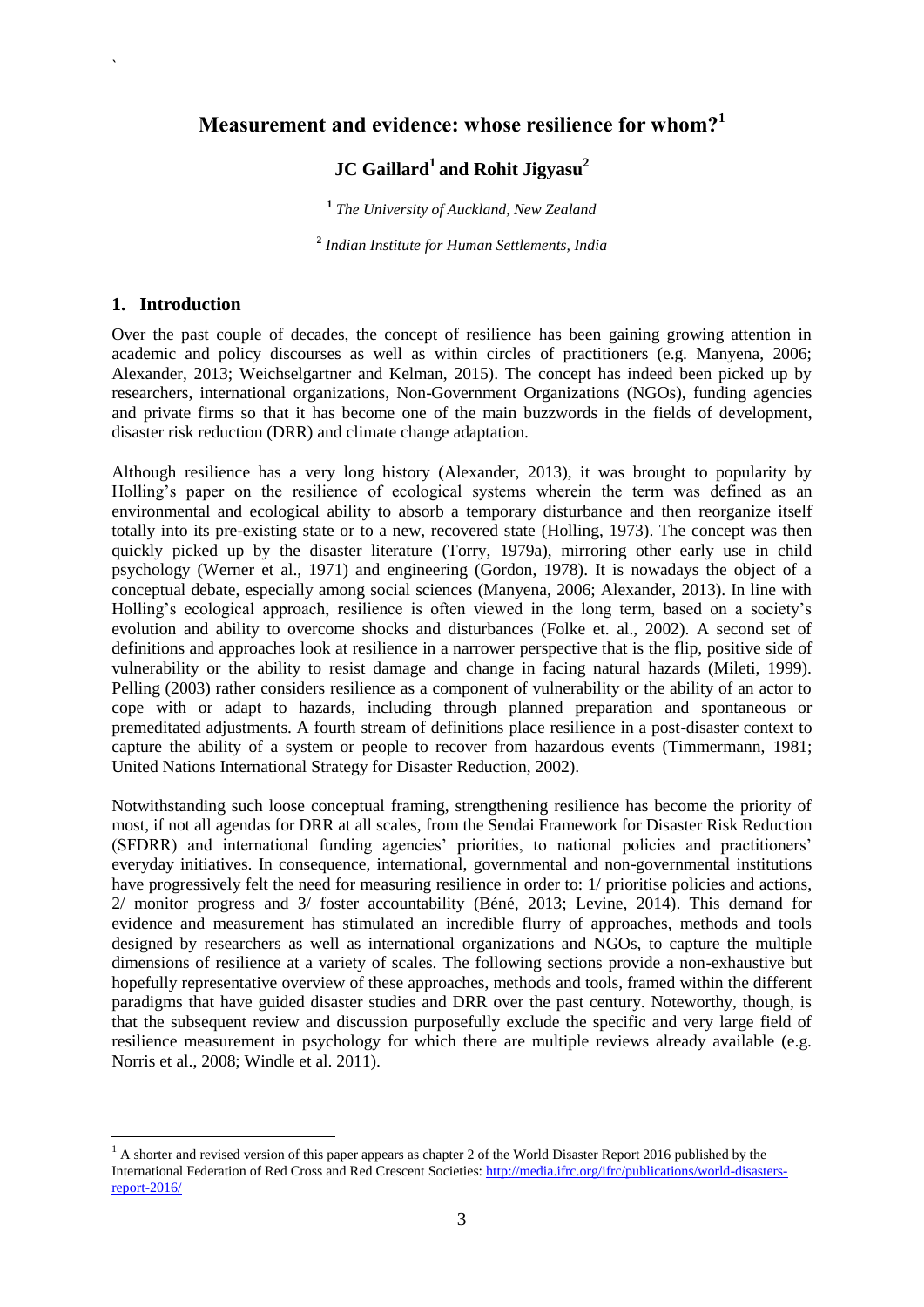#### **2. What kind of evidence for what kind of measurement?**

The diverse approaches for measuring resilience to natural and other hazards reflect a different ethos that are grounded in divergent, often opposing, epistemologies. Each mirrors fundamentally different understandings of disaster and therefore underpins diverse sets of policies and practices to reducing disaster risk. The three streams of methods identified by Chambers (2007a) in the context of poverty assessment provide a useful framework for comprehending the different ways resilience is approached. These three streams are 1/ economic reductionism, 2/ anthropological particularism, and 3/ participatory pluralism.

#### *2.1. Economic reductionism and the hazard paradigm*

`

Economic reductionism refers to quantitative and non-contextual methods grounded in a positivist view of the world and of disaster risk. The quest for quantification and measurements reflects the long-standing and dominant hazard paradigm and the overwhelming influence of Western science and knowledge in DRR (Hewitt, 1983, 1995). Western science is often considered as the solution to better understanding and addressing why some places, in the West, are allegedly less affected than others, in the rest of the world, by disasters, especially large events (Bankoff, 2001).

Fuelled by Western science, the hazard paradigm assumes that disasters result from the occurrence of extreme and rare natural hazards that exceed people"s ability to cope (Gaillard, 2010). Physical sciences, including seismology, volcanology, hydrology, climatology, etc, have therefore had a predominant role in calculating, through diverse methods, the probability of occurrence and magnitude of hazards. Parallel to this, the assessment of resilience has focused on how people and societies perceive the potential danger and how they adjust to possible threats (Burton et al., 1978). Factors that affect people's resilience are hazard-related (i.e. the recentness, frequency and intensity of personal experiences with such hazards) and/or often considered from a taxonomic and quantitative perspective in direct relation to hazards, though the use of related concepts such as "exposure" (to natural hazards) and indicators and/or proxies like demographic data.

Methods to assess resilience are, as a consequence, quantitative and lead to computing scores, ranks and indexes. These reductionist methods are driven by outside experts who design questionnaires and other extractive tools based on their generalized assumptions of what resilience is and means. Local people who face hazards and disasters are thereby passive respondents of surveys and other censuses. Surveys to assess resilience are conducted in different regions of the world following similar approaches so that the outcomes are comparable (White, 1974). These allow for the design of universal theoretical frameworks such as the choice tree of adjustment to natural hazards, which has been applied from individual to societal levels (Burton et al., 1978).

This reductionist approach to assessing both hazards and resilience has underpinned top-down transfers of knowledge, technology and experience from the wealthiest and most powerful regions of the world, supposed to be safer because of their larger technological and economic resources, towards the poorest and less powerful ones, considered more vulnerable and unable to cope alone (Bankoff, 2001). DRR has therefore long predominantly been a technocratic process based on the judgement of experts, who most often do not face hazards and disasters themselves. It entails command-and-control initiatives meant to be for the good of those at risk who are deemed unable to make informed judgements as they lack command of the numbers at stake (Gaillard, 2010). These initiatives include building infrastructure to prevent hazards and an arsenal of actions geared towards better controlling those at risk by providing them with scientific information to raise their awareness of natural hazards and "managing" their response to such events should they occur.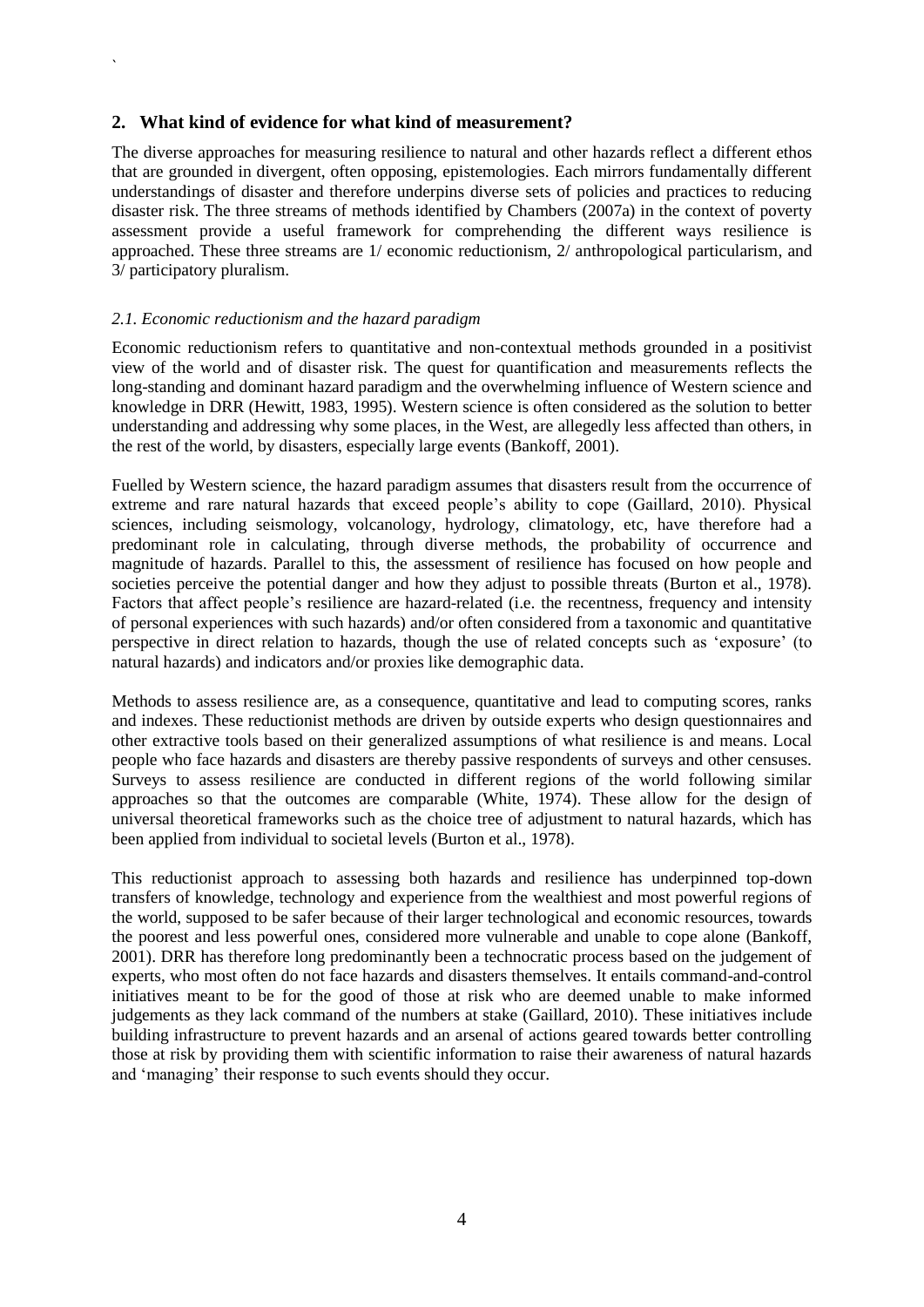#### *2.2 Anthropological particularism and the vulnerability paradigm*

`

Anthropological pluralism draws upon qualitative methods geared toward providing contextual and rich descriptions of local realities. These have long been used in disaster studies to examine people"s response to disaster and more recently to assess their resilience to natural and other hazards. Driven by postmodernist or Marxist, as well as Senian epistemologies, anthropologists and geographers, in particular, have provided multiple and detailed qualitative accounts of people"s resilience that have deconstructed or challenged the importance of natural hazards in explaining the occurrence of disasters and their impact (O"Keefe et al., 1976; Hewitt, 1983; Torry, 1979b; Oliver-Smith, 1996). Resilience to natural hazards is here viewed through the lens of the concept of vulnerability.

Vulnerability mirrors people"s inability to access resources and means of protection that are available to those with more power (Wisner et al., 2004). People affected by disasters are indeed disproportionately drawn from the margins of society and can include, depending on the context, children, elderly, people with disabilities, women, gender and ethnic minorities, etc (Wisner, 1993; Wisner et al., 2012). Vulnerability thus reflects how power and wealth are shared within society and traces its roots to cultural, social, economic and political structures, which lie beyond the reach of those who are vulnerable (Gaillard, 2010). People"s vulnerability to natural hazards is context-specific and varies in time and space. It also mirrors the nature, strength and diversity of their everyday livelihoods.

Understanding people"s resilience to natural hazards through the lens of their vulnerability therefore requires fine-grained studies relying upon qualitative, often ethnographic research methods to better elicit the unique realities of people"s everyday life. These include tools such as semi-structured interviews, life stories, participant observations and focus groups designed to foster interaction between outside researchers/practitioners and local people. The outcomes of such studies are qualitative and hardly comparable from one place to another. However, some powerful frameworks have been designed to confront them. The most influential of these is the Pressure And Release (PAR) framework popularized by Wisner et al. (2004). The PAR tracks the factors of vulnerability from the unsafe everyday lives of those at risk to dynamic pressures and, ultimately, structural root causes.

Anthropological pluralism and the vulnerability paradigm have led to challenging the dominant technocratic approach to DRR. They have gained much ground over the past two decades although their direct translation into policy and practice has been relatively limited (Gaillard, 2010). In this perspective, enhancing people"s resilience can only result from addressing the root causes of people"s vulnerability. Because these are largely exogenous to those at risk, strengthening resilience requires the intervention of those with power in order to grant access to resources to those vulnerable as well as strengthening their everyday livelihoods. This depends upon a radical shift in current policy and practice that warrants strong political will (Wisner et al., 2012).

#### *2.3 Participatory pluralism and the capacities paradigm*

Participatory pluralism refers to approaches geared towards fostering the participation of people at risk, in their diversity, in assessing their own resilience. It draws upon the assumption that those at risk, although often marginalized, still display capacities in facing natural and other hazards. These capacities include the unique set of diverse knowledge, skills and resources that people can claim and access when dealing with hazards and disasters (Anderson and Woodrow, 1989; Wisner et al., 2012).

The emergence of the concept of capacities in the late 1980s was strongly influenced by the growing momentum gained by the postcolonial idea that people, including the most marginalized, should be at the forefront of development. This holds true in DRR in particular, because those people affected are often knowledgeable and resourceful (Freire, 1970; Chambers, 1983). Capacities in facing hazards and disasters have provided the rationale for fostering people"s participation in DRR. Recognizing that people have capacities indeed underpins this approach. As many Red Cross and Red Crescent societies put it in their manuals, when people participate in enhancing their own resilience they "have more control over shaping their own futures" (e.g. Vietnam Red Cross Society, 2000: 6). This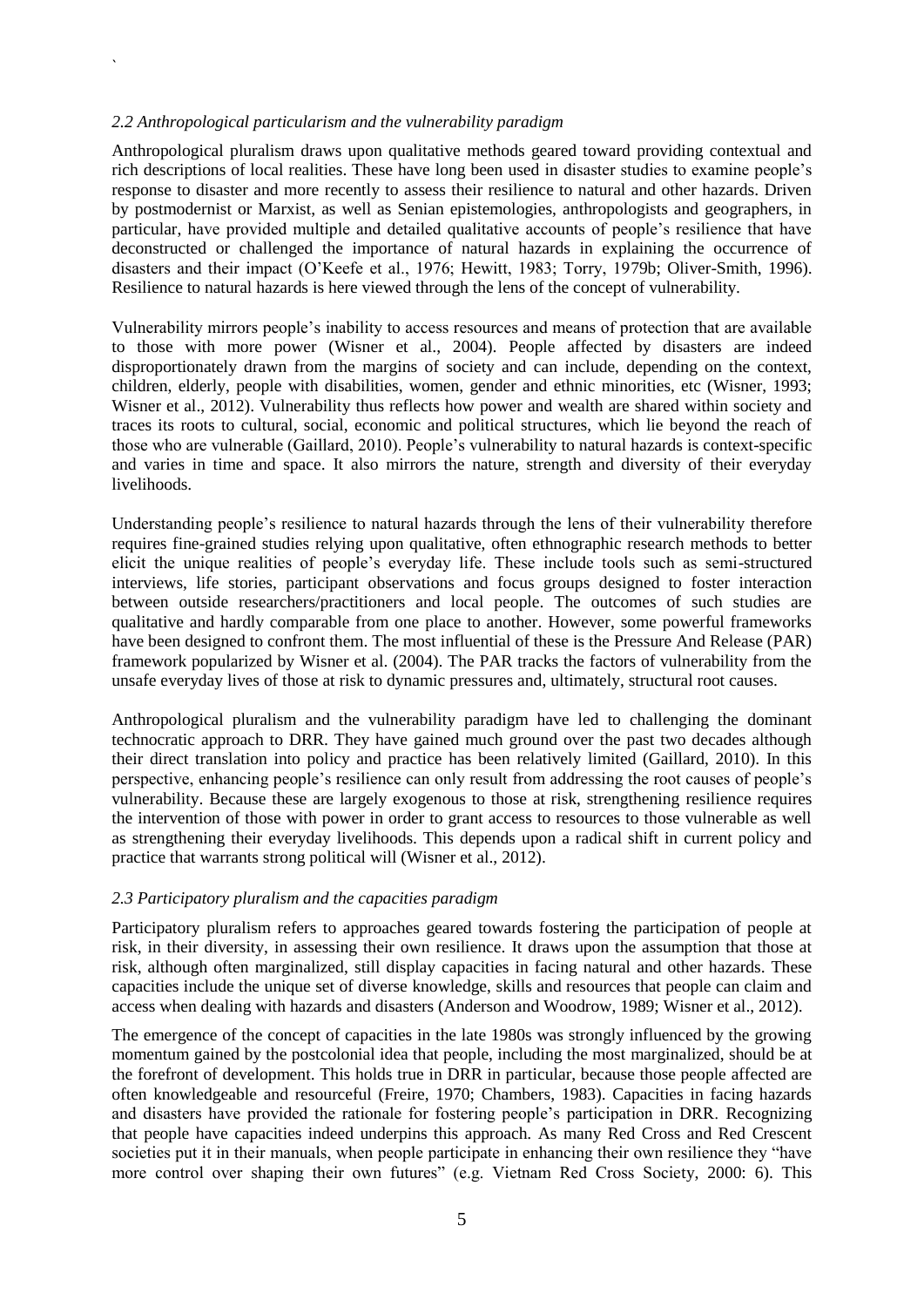suggests a shift in power relations away from external institutions and organizations.

`

Participatory approaches for assessing resilience to natural hazards have gained significant traction amongst practitioners. These are nowadays gathered under the umbrella of Participatory Learning and Action (PLA). PLA refers to methods and attitudes designed to empower those at risk to share, analyse and enhance their knowledge of disaster risk as well as plan, implement, monitor, assess and reflect in their efforts towards DRR (Chambers, 2007). The emphasis on attitudes and behaviour is particularly important here. Indeed, participatory approaches to assessing resilience often put forward unique sets of tools to produce visual data intelligible to all, including those who may not be able to read, count and write. If these tools are important to elicit people"s knowledge, they need to be properly facilitated in order to hand over the stick and shift power relations at the benefit of those at risk. To put the last first, to echo R. Chambers" (1983) famous saying, the process through which resilience is assessed is ultimately more important than the sole outcomes of the evaluation.

Participatory pluralism therefore suggests that assessing and enhancing resilience is the prime responsibility of those at risk, who take the lead in designing the most appropriate DRR strategies in the context of their everyday and longer-term priorities. Outside stakeholders, including scientists and government agencies, are only to provide external support to sustain people"s initiatives and foster the transfer of experiences across spatial scales (Delica-Willison and Gaillard, 2012). These initiatives are often garnered under the framework of "community-based DRR" (and cognate expressions) despite the challenging nature of the concept of "community" (Cannon et al., 2014).

#### **3. Measuring resilience in practice: a brief reviews of methods and tools**

The past couple of decades have witnessed the emergence of a flurry of methods and tools to provide evidence and assess resilience in a variety of contexts. These have focused on multiple scales, from the household, organization and "community" (whose meaning is highly contested) to city/province/region and country levels. This section does not attempt to provide an exhaustive review of all these methods and tools. Rather, it endeavours to illustrate how the three main streams of measurement, discussed in the foregoing section, materialize in practice (Table 1). For those readers interested, more detailed and recent reviews of existing methods and tools are available in both the academic (e.g. Ostadtaghizadeh et al., 2015; Beccari, 2016) and policy literature (e.g. Levine, 2014; Winderl, 2014).

#### *3.1 Economic reductionism: indexes and other quantitative measurements of resilience*

A large and diverse set of tools for the quantitative measurement of resilience have been recently developed (e.g. Levine, 2014; Winderl, 2014; Ostadtaghizadeh et al., 2015; Beccari, 2016). These tools draw upon two fundamentally different assumptions, independent of how resilience is actually defined. On one hand, resilience is considered through the lens of past and potential losses and thus mirrors the impact of disasters. On the other hand, resilience is viewed as an attribute of people or places. These two different approaches for apprehending resilience have led to two parallel streams of quantitative assessments. For both streams, data are collected, manipulated and analyzed by outsiders (e.g. researchers, government officials, NGO staff) and, whenever there are interactions with local people, they are passive respondents of an extractive process (Table 1).

Assessing resilience based on losses requires an appropriate and reliable dataset, whatever the scale of the analysis. Data on losses are eventually integrated with a range of social and economic indicators through various equations. Indicators are identified through questionnaire surveys and/or secondary data from census organizations, depending on the scale of analysis. Hallegatte et al.'s (2016) recent attempt at measuring the resilience of Mumbai, and eventually a number of countries to flooding constitutes a good example of such approach. The analysis relies upon an econometric estimation and modeling of consumption and output losses for the whole city of Mumbai then of its inhabitants' assets and incomes/welfare losses in correlation with their social and economic status assessed through various indicators. The resulting model has eventually been calibrated with household surveys conducted in the city and scaled up to 90 countries. For the latter, resilience was calculated as the ratio between expected asset losses and, expected asset losses, and as a result, expected welfare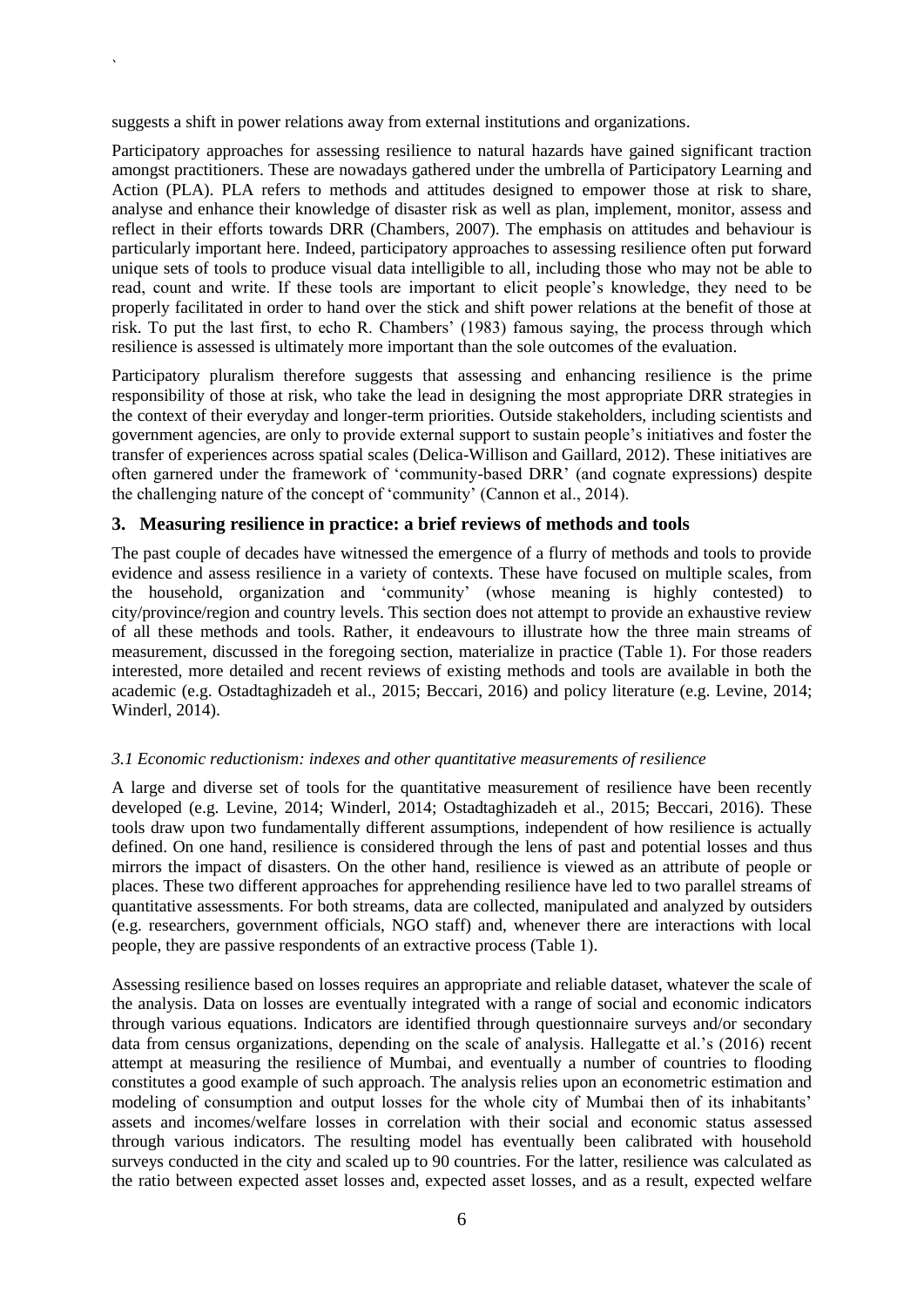losses, in the context of exposure to flood hazards and the latter's return period. Ultimately, resilience is compared to the countries' Gross Domestic Product.

`

| Approach                            | <b>Economic</b><br>reductionism                                | Anthropological<br>particularism | <b>Participatory pluralism</b>                                             |
|-------------------------------------|----------------------------------------------------------------|----------------------------------|----------------------------------------------------------------------------|
| <b>Ethos</b> and<br>principle       | Resilience as an<br>attribute $\ell$ a reflection of<br>losses | Resilience as a<br>process       | Resilience in the eyes of<br>those facing natural hazards<br>and disasters |
| <b>Methods</b>                      | Quantitative                                                   | Qualitative                      | Participatory                                                              |
| <b>Role of outsiders</b>            | Data collector                                                 | Participant observer             | Facilitator                                                                |
| <b>Role of local</b><br>people      | Respondent                                                     | Social actor                     | Analyst                                                                    |
| Mode                                | Extractive                                                     | Interactive                      | Self-organising                                                            |
| <b>Contribution to</b><br>knowledge | Comparable numbers<br>and indexes                              | Social and cultural<br>insights  | "Surprises"                                                                |
| <b>Outputs</b>                      | Tables, graphs, maps                                           | Rich descriptions                | Tables, diagrams and charts,<br>maps                                       |

**Table 1. Characteristics of the three main types of approaches to measuring resilience to natural hazards and disasters (adapted from Chambers, 2007a)**

Measurements of resilience as an attribute of people or places are conducted at both country and subadministrative levels, be these neighbourhoods, cities or provinces, and rely on available secondary quantitative indicators and/or questionnaire surveys. Diverse indicators are used as proxies for the multiple dimensions of resilience and compiled into composite indexes. A large number of variables from census and survey data are usually normalized/standardized, then scaled/weighted and aggregated using various equations. For example, Manyunga"s (2009) Community Disaster Resilience Index draws upon 75 variables, eventually aggregated in 15 sub-indexes then into the main resilience index at the scale of counties and parishes in the US. Cutter et al. (2010) follow the same process at the same scale using 36 variables compiled into five sub-indexes to form a main Disaster Resilience Index. For both indexes, the results and evidence are ultimately presented as maps of the different counties to visualize their different levels of resilience and to facilitate decision making and prioritization of actions towards strengthening DRR.

Other composite resilience indexes designed to reflect resilience as an attribute combine secondary data with primary information to capture more specific dimensions of resilience and tailor measurements to local contexts. Primary data are usually collected through questionnaire surveys, and these outcomes are eventually translated into numbers. This quantitative data is gathered to capture multiple dimensions of resilience through selected indicators and proxies. For example, the Climate and Disaster Resilience Index (CDRI), designed to assess the resilience of Indian cities, considers 125 indicators divided across five categories, which each include a specific set of multiple variables (Shaw et al., 2010). Data are collected through a couple of questionnaires to be filled by government officials at regional then local levels. The weighted mean of the responses for each category is eventually calculated through a formula and indicators are then combined and graded along a scale of four degrees of resilience. As for the previous set of indexes, the resulting indexes and evidence are presented as maps of the cities to visualize the different degrees of resilience of each neighbourhood.

Finally, there are resilience indexes that rely exclusively (or almost exclusively) on primary data to better reflect the views of local stakeholders. Data are usually collected through interviews, focus groups or, more often, questionnaire surveys to provide quantitative evidence that are eventually standardized and collated through various equations. Béné et al."s (2016) approach to measuring resilience in Fiji, Vietnam, Sri Lanka and Ghana provides an example of such an approach. Genderdisaggregated focus groups are initially conducted with people of different occupations to elicit a first set of qualitative data used to design a couple of questionnaires focusing on resilience per se and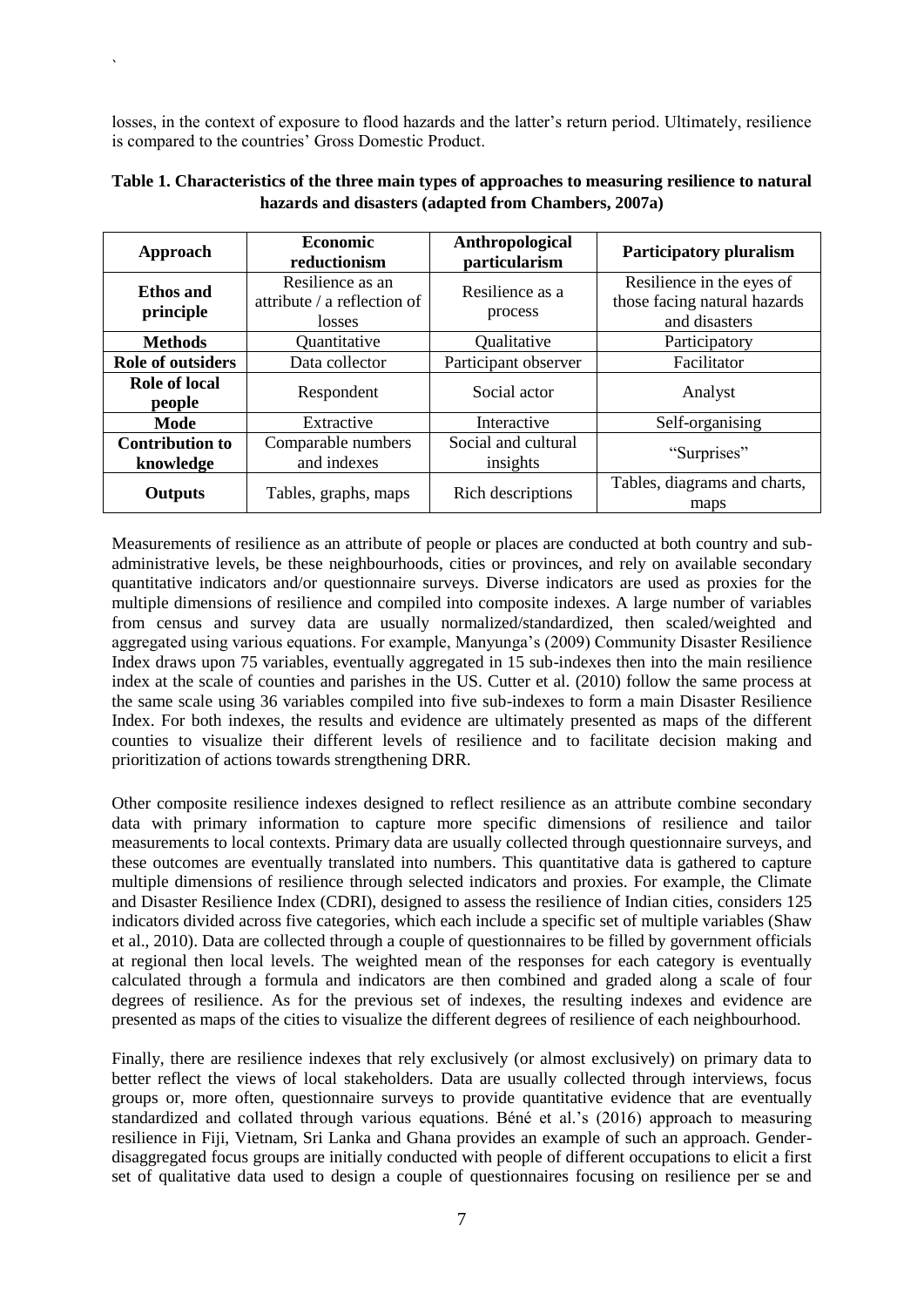people"s quality of life. The questionnaires provide a set of 34 variables that are eventually aggregated in a model to compute an index of resilience. The results and evidence are presented through tables and graphs crafted to provide explanations for different patterns of resilience.

#### *3.1 Anthropological particularism: qualitative measurement of resilience*

`

There are all sorts of qualitative studies geared towards assessing the resilience of people and places. Most of these emerge from the social sciences and try to explore the deep-seated mechanisms that underpin the process of resilience at different scales. Some are stand-alone studies for the sake of academic research while others are designed to reflect upon the outcomes of a particular project. Some are finally geared to inform policy and practice. The myriad of available studies can be roughly classified in three streams of approaches reflecting how much filtering/analysis is carried out by the researcher. In all three streams, however, the researcher is a participant observer that engages in an interactive relationship with the local people who are social actors (Table 1).

First of the three streams are raw accounts and stories from people at risk or those affected by disasters. These testimonies are usually collected through extractive tools such as interviews that reflect researchers' expectations. However, they are meant to provide vivid evidence of how people feel about resilience. These accounts are highly contextual and can hardly be compared to each other although they are often compiled into books or reports to show the diversity of people"s experiences and needs in facing natural hazards and disasters. Ride and Bretherton"s (2011) compilation of testimonies from five countries, i.e. Indonesia, Pakistan, Solomon Islands, Kenya and Myanmar, illustrates this approach well. It draws upon a series of academic case studies involving semistructured interviews conducted in local languages with an average of 11 informants in each country. People's stories of disasters and resilience are eventually reported in a textual format relying on extensive quotations.

The second array of studies involve further involvement on the side of the researcher who often draws upon a more diverse range of ethnographic tools, including interviews/life stories and observations, to collect qualitative evidence of people"s resilience in facing natural hazards and disasters. The analysis of this data involves a higher degree of data manipulation though a wide range of codified methods that include, for example, content or discourse analysis. Computer programs are also increasingly used to tease nodes and themes out of the datasets. Hastrup"s (2011) and Simpson"s (2014) recent accounts of how people have overcome the impact of two disasters in India, the 2004 tsunami in Tamil Nadu and 2001 earthquake in Gujarat, respectively, are excellent examples of this type of assessment of resilience. These studies rely on years of field research that provide temporal grounding. They are narrated in text with a particular attention to certain details in order to provide a fine-grained analysis of the drivers of people"s resilience. Such evidence of resilience is also highly contextual and constitutes stand-alone studies that can hardly be directly compared.

However, a third level of qualitative assessment of resilience aims at providing proactive frameworks to anticipate and measure resilience in DRR projects. These frameworks emphasise key and usually broad components of resilience that need to be considered in designing projects and measuring progress. These frameworks do not usually refer to particular tools nor do they require any quantitative measurements of any indicators. For example, Buckle (2006) identifies seven factors that support people"s resilience in facing natural hazards and disasters, i.e. knowledge of hazards, shared community values, established social infrastructure, positive social and economic trends, and partnerships, communities of interest, and resources and skills. These factors are provided to guide and prioritise practitioners" initiatives towards strengthening resilience.

#### *3.2 Towards participatory pluralism: toolkits and characteristics of resilience*

A new set of assessment tools and methods for assessing resilience have emerged and proliferated over the past decade, encouraging more people"s participation in the measurement of what resilience means for them. In fact, it is likely that, nowadays, each and every NGO active in the field of DRR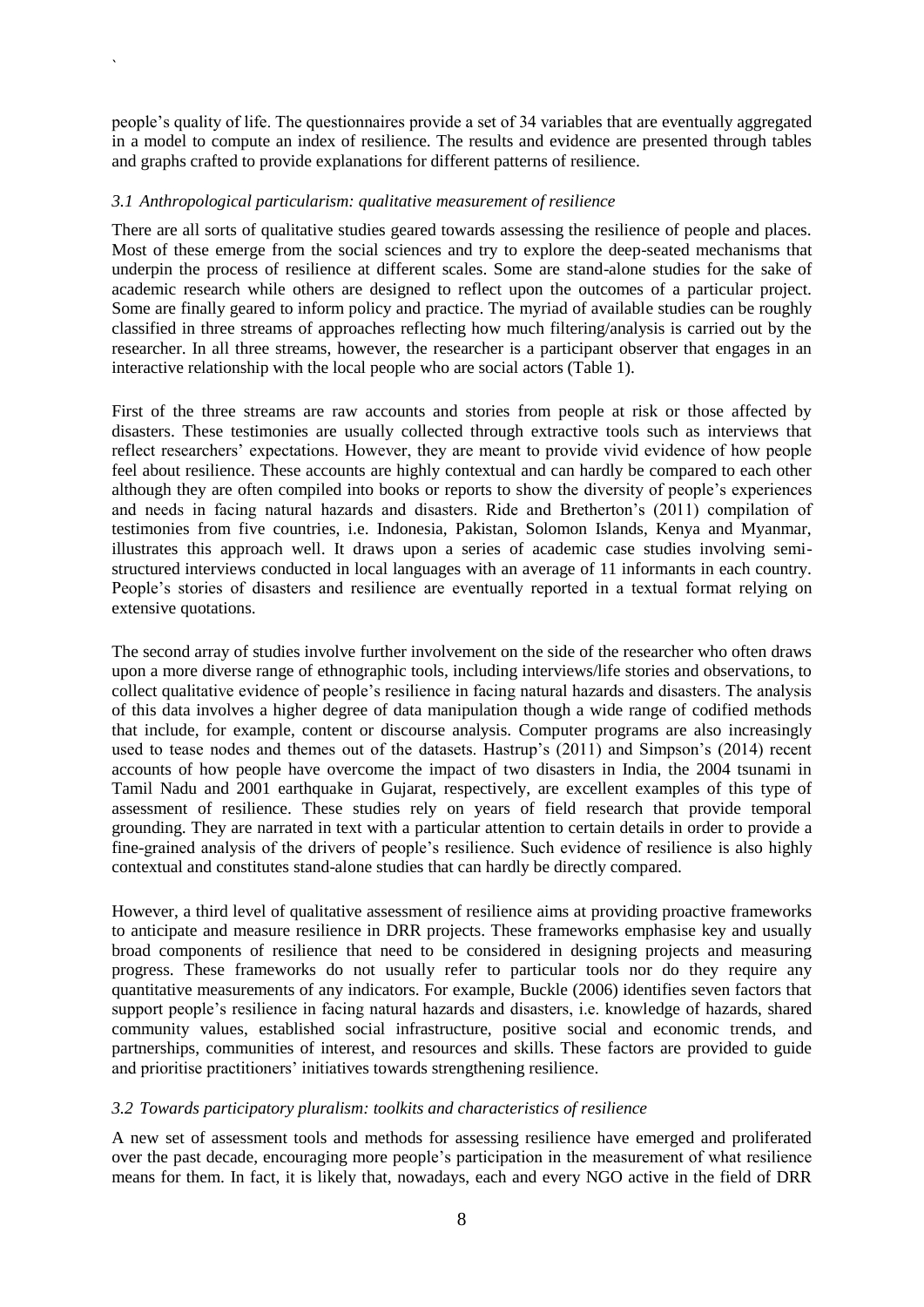has its own toolkit for assessing and measuring resilience.

`

Noteworthy, though, is that probably none of these tools and methods are fully participatory as they 1/ all draw upon pre-defined assumptions and characteristics of what resilience encompasses and 2/ involve some level of data manipulation by outsiders, often staff of NGOs. However, their gathering into relatively loose toolkits, often using a range of participatory tools, provide enough space for local stakeholders to make them fit specific and unique needs. In fact, Twigg (2009: 11) suggests that predefined characteristics of resilience should be customised and modified. The role of outside stakeholders is therefore crucial and should be that of a facilitator supporting local people in collecting and analysing their own data (Table 1).

Twigg"s (2009) Characteristics of a Disaster-Resilient Community is probably the most popular approach to measuring resilience that gives enough space for people at risk to express their own views of what resilience means for them. These characteristics cover five thematic areas broken down into 28 components of resilience, then subdivided in 161 characteristics of resilience. These only serve as points of reference or "signposts" to assist practitioners in identifying context-specific evidence and tangible indicators to measure resilience. These characteristics do not suppose the use of any specific tools, but rather, encourage practitioners to rely upon existing toolkits, including participatory toolkits, such as the Vulnerability and Capacity Analysis approach. In that sense, a genuine participatory process may lead to indicators that can reflect the Characteristics of a Disaster-Resilient Community.

Another significant example of these toolkits is CoBRA (Community Based Resilience Analysis) developed by the United Nations Development Programme (UNDP) to assess resilience at the household level (United Nations Development Programme Drylands Development Centre, 2014). CoBRA draws upon pre-defined characteristics and indicators of resilience designed after the Western set of resources that make up the Sustainable Livelihood Framework, i.e. natural, physical, social, financial and human. However, data are collected through interviews with key informants and focus groups that make use participatory tools and thus provide local people with reasonable opportunities to express their views of what resilience means for them. Nonetheless, the data collected are eventually manipulated and analysed by external stakeholders to guide and prioritise their own activities.

Data collected and analysed through participatory toolkits are usually presented as graphs, diagrams, charts and maps that are accessible to all those who face natural hazards and disasters, including the most vulnerable and marginalised who may struggle to read, count and write (Table 1). The visual dimension of these forms of measurement of resilience is one of their main strengths as it allows to overcome cultural and literacy barriers (Chambers, 2010).

#### **4. Is there a view in between?**

All approaches to assessing resilience have their own strengths and shortcomings (Table 2). The reductionist approach to quantifying resilience is relatively quick to set up and provide tangible evidence that allow for comparisons across places. They therefore facilitate decision making and prioritisation in policy. Over time, policy makers and practitioners have in fact become number-savvy to the point that decision making has often become a matter of juggling with figures and statistics. Numbers and figures further speak to donors and upper government agencies who call for upward accountability from their funding beneficiaries. Yet, quantitative evidence and measurements of resilience often fail to capture the reality of those at risk whose experiences differ from one household and one place to another. They are also often biased by choices made by outsiders that include focusing on easily accessible places at favourable times of the year. For this reason, they have been called "quick-and-dirty" by Chambers (1984). Quantitative measurements also require large and varied datasets, which may not be available in the first place or which reliability and validity may be questionable.

Still, reductionist approaches to assessing resilience are the most common nowadays, not only amongst scholars of disaster studies but also in circles of practitioners. This reflects the importance of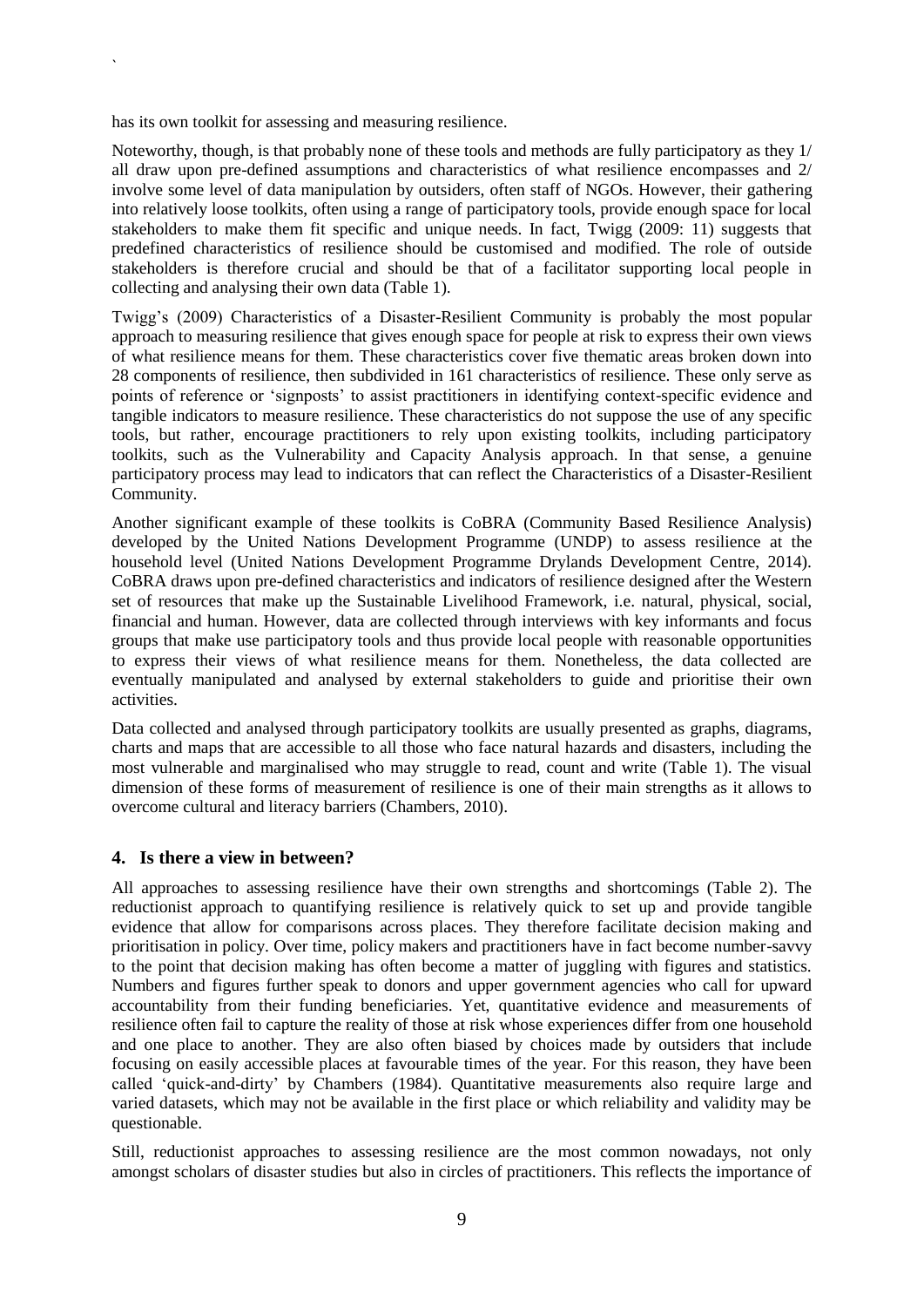upward accountability in the practice of DRR. Many practitioners, be they the staff of NGOs or local government officials, indeed often feel an obligation to report tangible outcomes of their activities to donors and upper agencies. It is therefore appealing to many to quantify increased resilience following a project as numbers and figures are often believed to provide the absolute truth in opposition to qualitative evidence. This obligation for upward accountability is deeply entrenched in international donors' and national governments' obsession with accountancy that is associated with a wide range of conditions placed upon the project: its time frame, the role of the different stakeholders, etc.

`

| resincnee to natural mazaras anu ususters |                                |                                |  |  |
|-------------------------------------------|--------------------------------|--------------------------------|--|--|
| Approach                                  | <b>Strengths</b>               | <b>Limitations</b>             |  |  |
| <b>Economic reductionism</b>              | - Quick to set up              | - High level of generalisation |  |  |
|                                           | - Comparable numbers           | - Biased by outsiders' choices |  |  |
| Anthropological                           | - Contextual details           | - Time consuming               |  |  |
| particularism                             | - Long-term processes          | - Hardly comparable            |  |  |
|                                           | - Reflects people's own and    | - Highly dependent on          |  |  |
| <b>Participatory pluralism</b>            | diverse views                  | facilitators' skills           |  |  |
|                                           | - Addresses actual local needs | - Hardly comparable            |  |  |

**Table 2. Main strengths and limitations of the three main types of approaches to measuring resilience to natural hazards and disasters**

Qualitative methods for assessing resilience provide fine-grained views of people"s realities and contribute to capturing less tangible aspects of their ability to face natural hazards and disasters. They prove particularly strong to explore causalities, including for understanding why people are resilient or not through the complex interaction of drivers at different time and spatial scales. On the other hand, anthropological particularism has been criticised for being long-and-dirty, in the sense that it requires long studies that when finalised are often outdated or remain on the shelves of academic libraries, and hence are of little use for policy and practice (Chambers, 1984). They also prove difficult to reproduce in space and time, which constitutes another impediment to their inclusion in policy at national and international levels. Ultimately, the use of qualitative methods for assessing resilience has largely been limited to academic research and has had little impact on policy and practice.

In contrast, participatory pluralism has spread broadly within circles of practitioners. Participatory approaches draw upon people"s knowledge and skills and foster the participation of those at risk in both assessing and strengthening resilience. They further reflect the diversity of people"s realities and emphasise downward accountability towards those at risk. Participatory methods are easy to set up and flexible but require facilitation skills and experience to encourage genuine participation and transfer of power. Often, though, the process is facipulated and skewed to serve the interests of outside stakeholders who need to justify the "involvement" of locals in activities they have designed beforehand with a typical upward-accountability approach (Cooke and Kothari, 2001). Furthermore, participatory approaches to measuring resilience are frequently distrusted by policy makers who struggle to make sense of such highly context-specific evidence. In addition, participatory assessments of resilience are often disconnected from formal, government and scientific, initiatives.

Ultimately, the foregoing review of approaches for assessing resilience depicts a fragmented landscape where the three different methodologies for assessing resilience operate in silos. This is unsurprising as all reflect diverging, if not opposing, ideologies underpinning not only the assessment of resilience but broader strategies to reduce the risk of disaster. In this sense, there remains a gap that proves detrimental to policy and practice.

It is indeed widely acknowledged that DRR, including the assessment and strengthening of resilience, should integrate a diverse set of knowledge and actions, including those from people at risk and support from outsiders (e.g. NGOs, scientists and government agencies) (Gaillard and Mercer, 2013). This is essential to consider both the root causes of people"s vulnerability, driven by exogenous and structural forces, and enhance their capacities that reflect endogenous resources, skills and knowledge. Such integrated approach requires that this gap be bridged through stakeholder dialogue to establish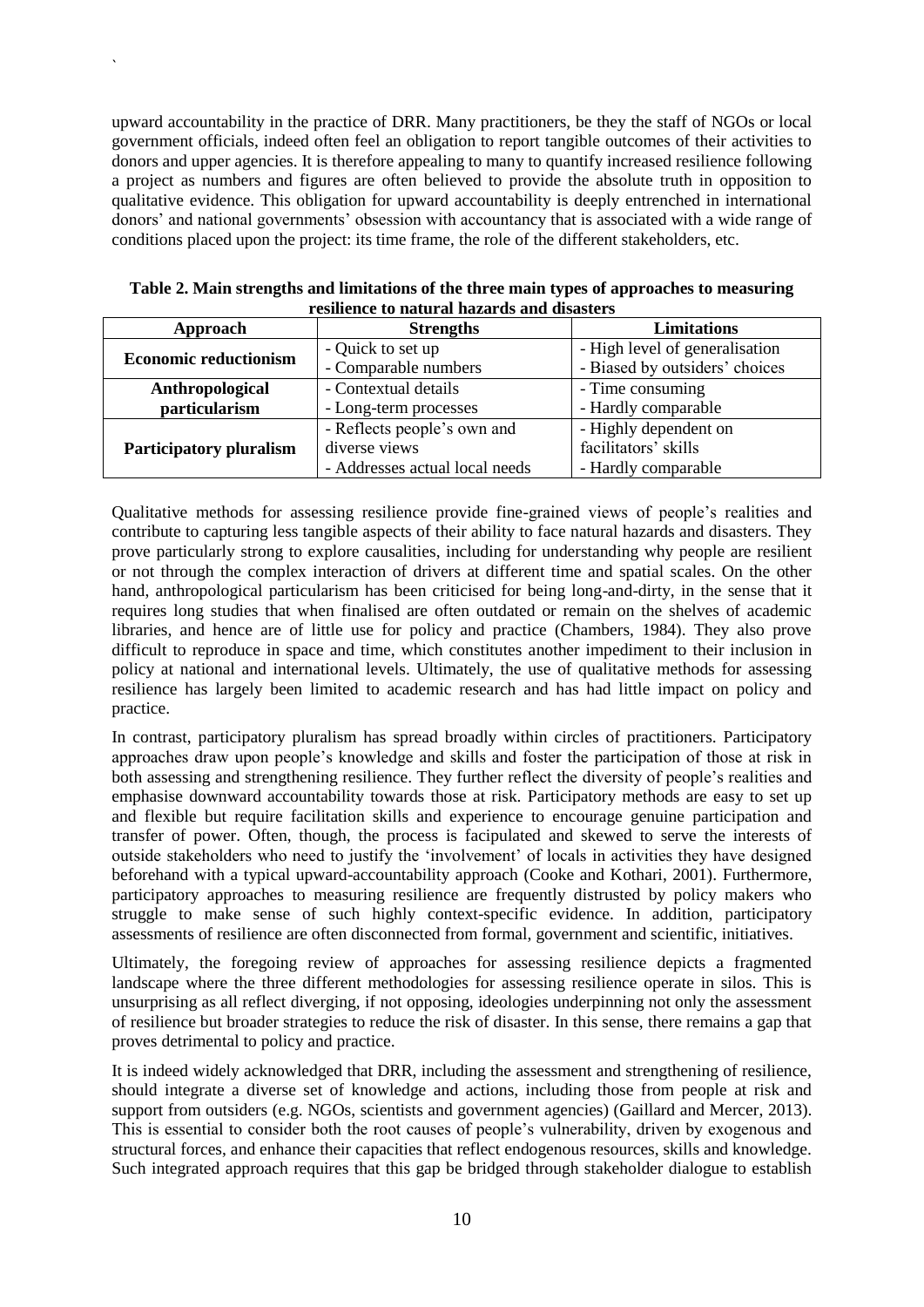trust and collaboration. In consequence, quantitative, qualitative and participatory approaches to assessing resilience should be pulled together and reconciled.

Bridging that gap is a difficult task as it entails overcoming deep-seated challenges. The most prominent of them when it comes to assessing resilience is to identify tools that allow all stakeholders to collaborate in the same activities, around the same tables and at the same times. These tools must be trusted by all actors and make people"s view of their own resilience tangible to outsiders. They should facilitate comparisons across people, households and places in order to prioritise and inform policy decisions. Such tools also need to be integrated into broader disaster risk assessment and reduction frameworks which consider both the root causes of vulnerability and people"s capacities. This allows for the integration of a diverse set of actions, including those from the bottom up and those from the top down.

Tools to bridge the gap between quantitative and qualitative as well as participatory assessments of resilience may already exist. These include quantitative participatory methods (QPM) to generate what is known as participatory numbers (Chambers, 2003, 2007b) or participatory statistics (Holland, 2013). Participatory numbers are "quantitative research information produced by those at the forefront of everyday development struggles, i.e. the poor and marginalised who are usually excluded from mainstream research initiatives supposed to assist in lifting their wellbeing" (Gaillard et al., 2016). QPMs allow for the attribution of"value" to the qualitative and often intangible dimensions of people"s resilience in facing natural hazards and disasters. They draw upon a participatory process where local people define their own indicators and then analyse and monitor them themselves. Participatory numbers produced are thus more likely to reflect people's realities while providing some tangible evidence for comparison and scaling up to inform decision making beyond the place where numbers are produced. Such indicators can be represented in different ways; their visual strength compared to the use of words and text further enables the data to transcend language, cultural and literacy barriers (Chambers 2010). As a result, QPMs facilitate the participation of those generally excluded from research and projects designed to assist them in strengthening their resilience.

#### **5. Can resilience be understood?**

`

In 1998, in a landmark article, Mihir Bhatt asked whether vulnerability could be understood. Two decades later, the same question applies to resilience: can resilience be understood and measured? In fact, one may actually ask whether resilience should be understood in the first place.

There is a consensus that measurements of resilience are needed to prioritise actions for DRR, monitor changes, whether for the better or the worse, and make agencies that claim to work towards strengthening resilience accountable to their donors (Béné, 2013). Such concerns are understandable given contemporary policies and practices for DRR. Hence, measuring resilience constitutes a pragmatic response to those needs and QPMs and participatory numbers provide an opportunity for pulling together "the best of all worlds", to expand an expression coined by Barahona and Levy (2007).

However, asking whether resilience can be understood begs the broader question of power and power relations in DRR, hence, in other words, whose resilience is measured by whom and for whom. Do those who are facing natural hazards and disasters need their resilience to be measured, especially by outsiders, and who is benefiting from such measurements? Resilience remains a poorly-defined Western concept with a Latin origin. Hence, it hardly translates in non-Latin languages and attempting to capture and/or measure whatever it means in the eyes of Western outsiders may just, most often inadvertently, satisfy the appetite of the latter more than answer a local need. As Bhatt (1998: 71) so eloquently put it in the context of vulnerability, another concept of Latin origin, an outsider is likely to be "filtering what she or he reads through the conceptual framework, assumptions, and values or her or his culture and, as a result, is creating false "stories" that fit her or his expectations".

None of the existing approaches to measuring resilience, except in the field of psychology that has been purposefully excluded from this chapter, focuses on the individual level. Hence, all, including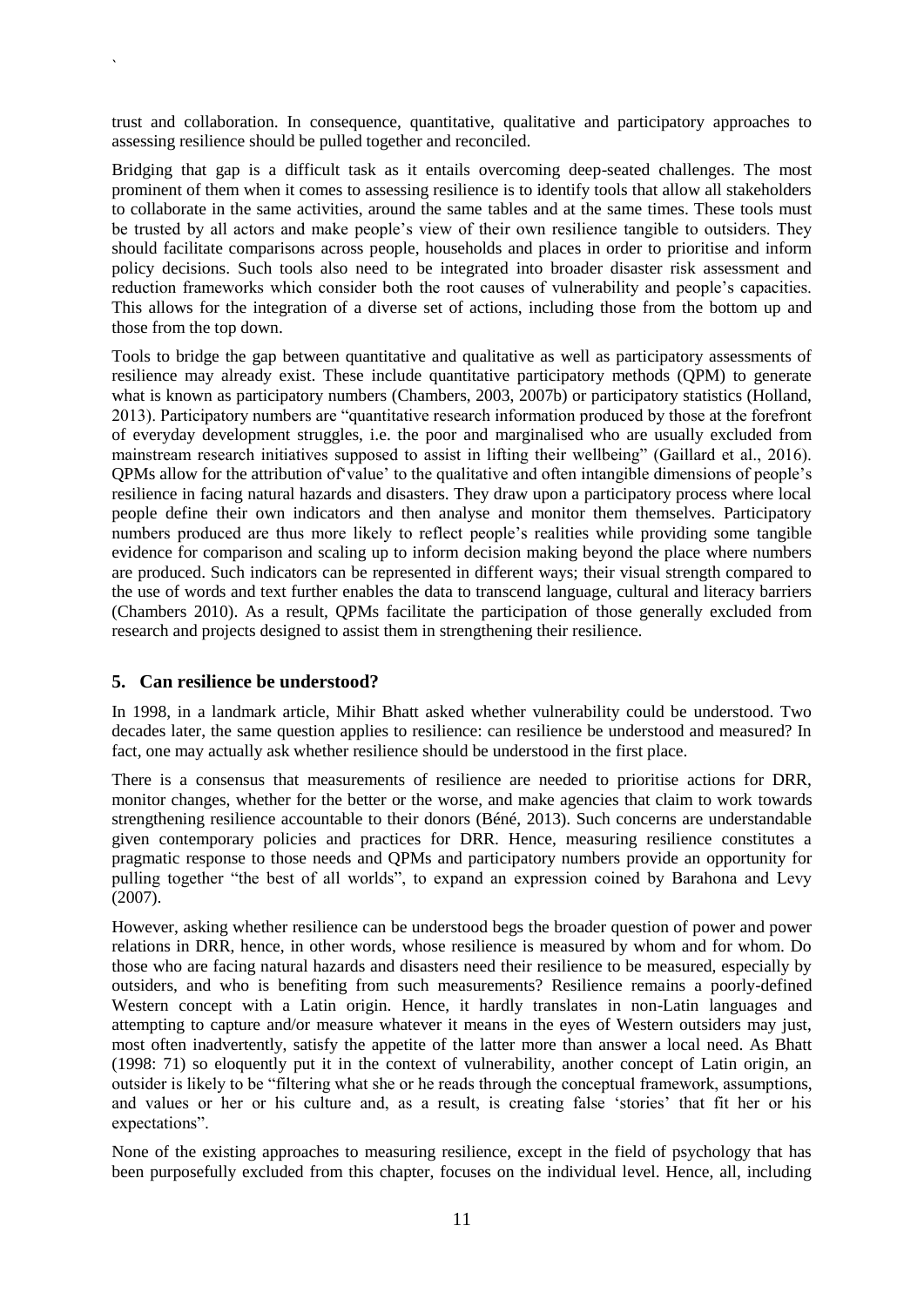those measurements of resilience at the household level, entail and accept some form of generalisation. Those people and places whose resilience are measured are therefore seen as "indistinguishable from one another, as controllable, homogenous objects of study who can be reduced to generalized data and explained" (Bhatt, 1998: 71-72). In this sense, measuring resilience reflects an attempt at rationalising society through producing new, standardised knowledge, which, for Foucault (1975), is inevitably linked to exercising power and better controlling individuals. In the context of DRR, this means justifying the implementation of projects, designed by Western institutions, upon those at risk. On a broader scale, this contributes to reinforcing the long-lasting artificial divide between a knowledgeable, resilient world, on the one hand, and an inferior and dangerous world, on the other hand (Hewitt, 1995; Bankoff, 2001). For most of its proponents, the contemporary frantic quest for enhancing measurements of resilience may therefore constitute neither more nor less than the perpetuation of the dominant hazard paradigm and its neo-colonial agenda disguised under a sexier gaze.

#### **Reference**

`

- Ahern N.R., Kiehl E.M., Sole M.L., Byers J. (2006) A review of instruments measuring resilience. Issues in Comprehensive Pediatric Nursing 29(2): 103-125.
- Alexander D. (2013) Resilience and disaster risk reduction: an etymological journey. Natural Hazards and Earth System Sciences 13: 2707–2716.
- Anderson M.B., Woodrow P. (1989) Rising from the ashes: development strategies in times of disasters. Westview Press, Boulder.
- Bankoff G. (2001) Rendering the world unsafe: 'vulnerability' as western discourse. Disasters 25(1): 19-35.
- Barahona C., Levy S. (2007) The best of both worlds: producing national statistics using participatory methods. World Development 35(2): 326-341.
- Beccari B. (2016) A comparative analysis of disaster risk, vulnerability and resilience composite indicators. PLOS Currents Disasters 1: 10.1371/currents.dis.453df025e34b682e9737f95070f9b970.
- Béné C. (2013) Towards a quantifiable measure of resilience. Working Paper No. 434, Institute of Development Studies Work, Brighton.
- Béné C., Al-Hassan R.M., Amarasinghe O., Fong P., Ocran J. Onumah E., Ratuniata R., Van Tuyen T., Allister McGregor J., Mills D.J. (2016) Is Resilience socially constructed? Empirical evidence from Fiji, Ghana, Sri Lanka, and Vietnam. Global Environmental Change 38: 153-170.
- Bhatt M.R. (1998) Can vulnerability be understood? In J. Twigg and M.R. Bhatt (Eds) Understanding vulnerability: South Asian perspectives. Intermediate Technology Publications, London, pp. 68- 77.
- Buckle P. (2006) Assessing social resilience. In D. Paton and D. Johnston (Eds) Disaster resilience: an integrated approach. Charles C. Thomas Publisher, Springfield, pp. 88-104.
- Burton I., Kates R.W., White G.F. (1978) The environment as hazard. Oxford University Press, New York.
- Cannon T., Titz A., Krüger F. (2014) The myth of community? In International Federation of Red Cross and Red Crescent Societies (Ed.) World disaster report: focus on culture and risk. International Federation of Red Cross and Red Crescent Societies, Geneva, pp. 92-119.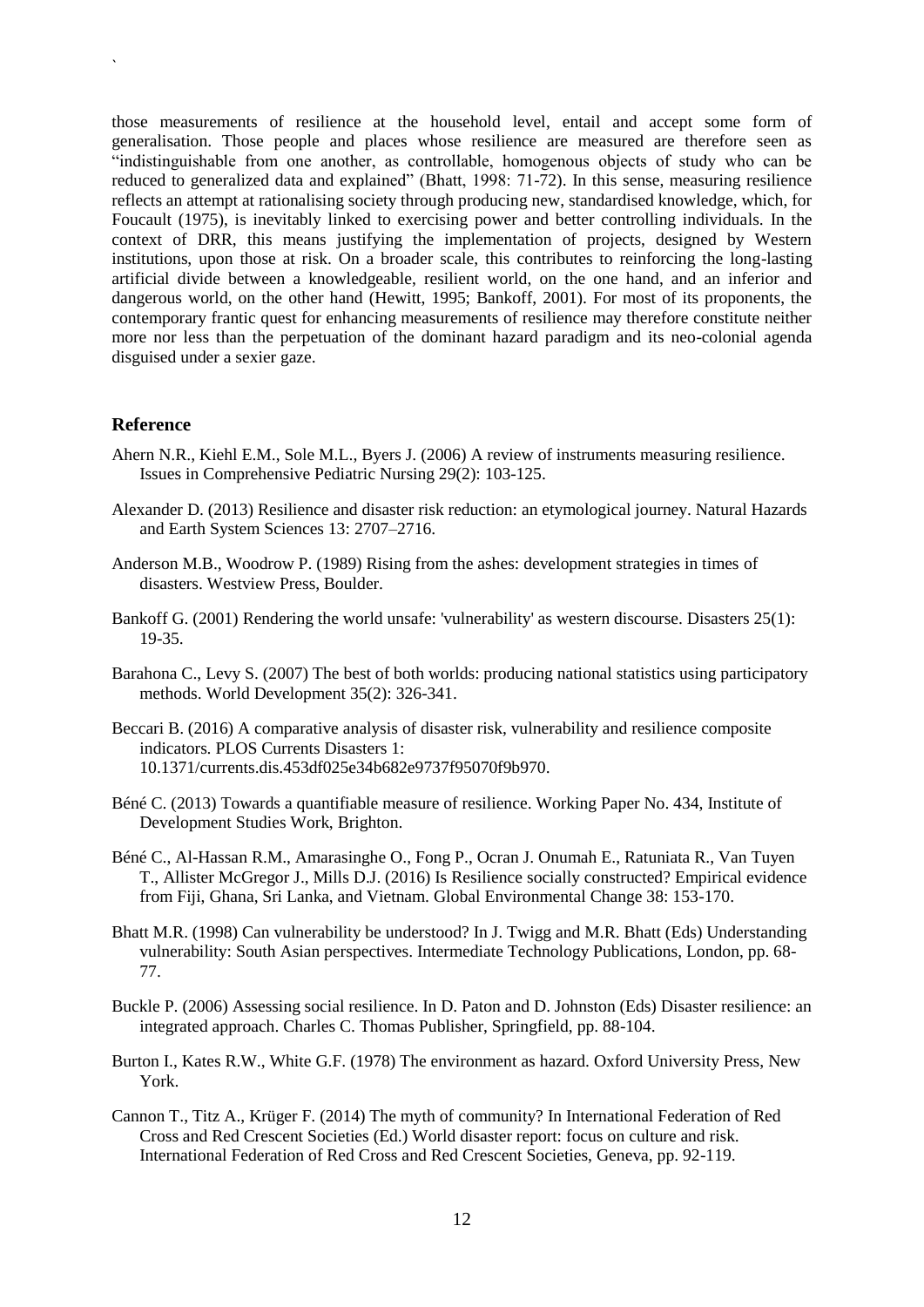Chambers R. (1983) Rural development: putting the last first. Longmans, London.

- Chambers R. (1984) Rapid rural appraisal: rationale and repertoire. Public Administration and Development 1(2): 65-106.
- Chambers R. (2003) Participation and numbers. PLA Notes 47: 6-12.

`

- Chambers R. (2007a) Poverty research: methodologies, mindsets and multidimensionality. Working Paper No. 293, Institute of Development Studies, Brighton.
- Chambers R. (2007b) Who counts? The quiet revolution of participation and numbers. Working Paper No. 296. Institute of Development Studies, Brighton.
- Chambers R. (2010) A revolution whose time has come? The win-win of quantitative participatory approaches and methods. IDS Bulletin 41(6): 45-55.
- Cooke B., Kothari K. (eds.) (2001) Participation: the new tyranny? Zed Books, London.
- Cutter S., Burton C.G., Emrich C.T. (2010) Disaster resilience indicators for benchmarking baseline conditions. Journal of Homeland Security and Emergency Management 7(1): Art. 51.
- Delica-Willison Z., Gaillard J.C. (2012) Community action and disaster. In B. Wisner, J.C. Gaillard and I. Kelman (Eds) Handbook of hazards and disaster risk reduction. Routledge, Abingdon, pp. 711-722.
- Folke C., Carpenter S., Elmqvist T., Gunderson L., Holling C.S., Walker B., Bengtsson J., Berkes F., Colding J., Danell K., Falkenmark M., Gordon L., Kasperson R., Kautsky N., Kinzig A., Levin S., Mäler K.-G., Moberg F., Ohlsson L., Olsson P., Ostrom E., Reid W., Rockström J., Savenije H. and Svedin U. (2002) Resilience and sustainable development: building adaptive capacity in a world of transformations. Scientific Background Paper on Resilience for the process of The World Summit on Sustainable Development, The Environmental Advisory Council to the Swedish Government, Stockholm.

Foucault M. (1975) Surveiller et punir: naissance de la prison. Gallimard, Paris.

- Freire P. (1970) Pedagogy of the oppressed. Bloomsburry, London.
- Gaillard J.C. (2010) Vulnerability, capacity, and resilience: perspectives for climate and development policy. Journal of International Development 22(2): 218-232.
- Gaillard J.C., Mercer J. (2013) From knowledge to action: bridging gaps in disaster risk reduction. Progress in Human Geography 37(1): 93-114.
- Gaillard J.C., Cadag J.R.D., Gampell A., Hore K., Le Dé L., McSherry A. (2016) Participatory numbers for integrating knowledge and actions in development. Development in Practice: in press.
- Gordon J.E. (1978) Structures. Penguin Books, Harmondsworth.
- Hastrup F. (2011) Weathering the world: recovery in the wake of the tsunami in a Tamil fishing village. Berghahn, New York.
- Hewitt K. (1983) The idea of calamity in a technocratic age. In K. Hewitt (Ed.) Interpretation of calamities. The Risks and Hazards Series No. 1, Allen & Unwin Inc, Boston, pp. 3-32.
- Hewitt K. (1995) Sustainable disasters? Perspectives and powers in the discourse of calamity. In J. Crush (Ed.), Power of development. Routledge, London, pp. 115-128.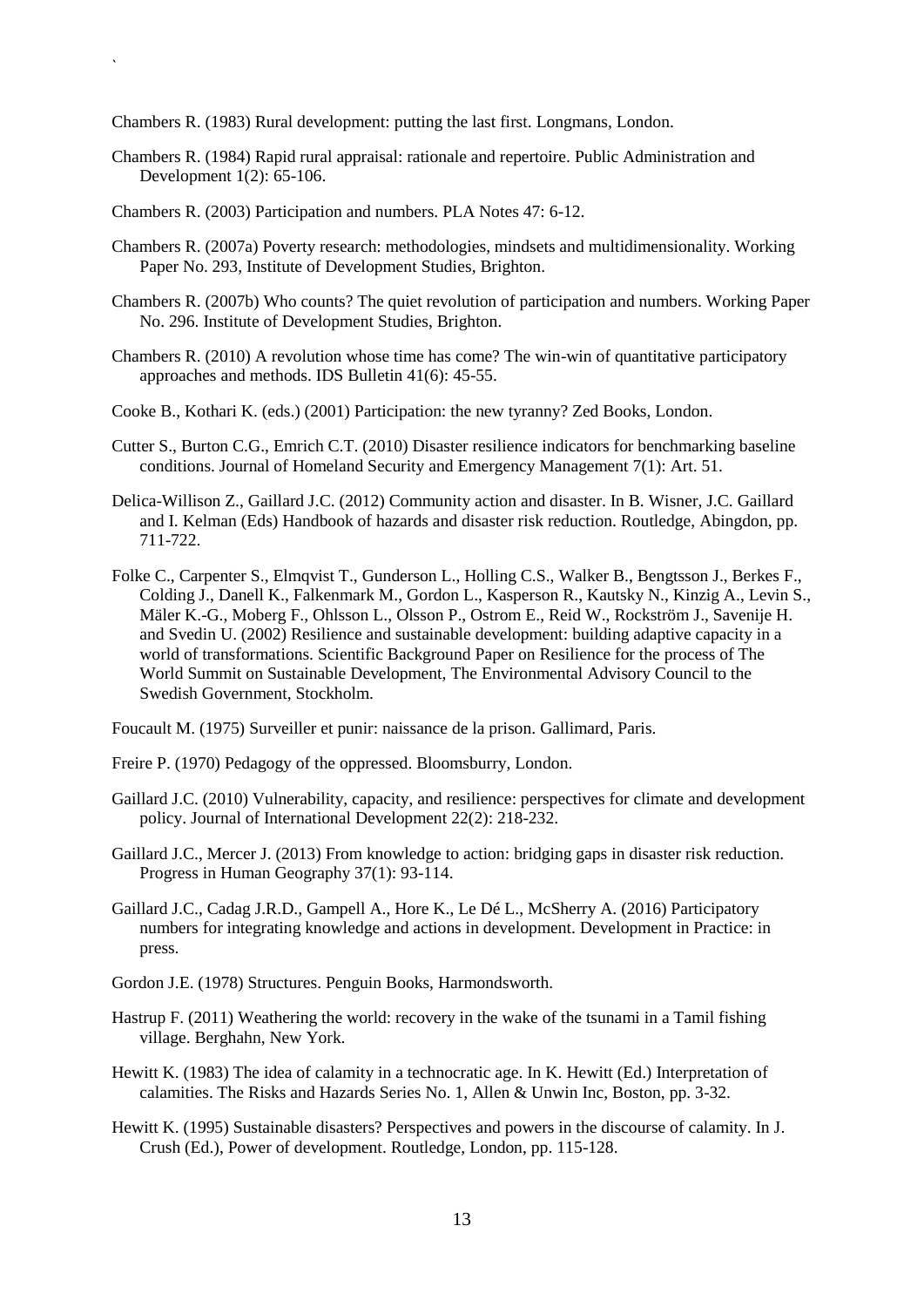- Holland J. (2013) Who counts? The power of participatory statistics. Practical Action Publishing, Rugby.
- Holling C.S. (1973) Resilience and stability of ecological systems. Annual Review of Ecology and Systematics 4: 1-23.
- Levine S. (2014) Assessing resilience: why quantification misses the point. Working Paper, Humanitarian Policy Group, Overseas Development Institute, London.
- Manyena S.B. (2006) The concept of resilience revisited. Disasters 30(4): 433-450.

`

- Manyunga J.S. (2009) Measuring the measure: a multi-dimensional scale model to measure community disaster resilience in the U.S. Gulf Coast region. PhD dissertation, Texas A&M University, College Station.
- Mileti D. (1999) Disasters by design: a reassessment of natural hazards in the United States. Joseph Henry Press, Washington.
- Norris F.H., Stevens S.P., Pfefferbaum B., Wyche K.F., Pfefferbaum, R.L. (2008) Community resilience as a metaphor, theory, set of capacities, and strategy for disaster readiness. American Journal of Community Psychology 41(1): 127-150.
- O"Keefe P., Westgate K., Wisner B. (1976) Taking the naturalness out of natural disasters. Nature 260(5552): 566-567.
- Oliver-Smith A. (1996) Anthropological research on hazards and disasters. Annual Review of Anthropology 25: 303-328.
- Ostadtaghizadeh A., Ardalan A., Paton D., Jabbari H., Khankeh H.R. (2015) Community disaster resilience: a systematic review on assessment models and tools. PLOS Currents Disasters 1: 10.1371/currents.dis.f224ef8efbdfcf1d508dd0de4d8210edHallegatte et al."s (2016)
- Pelling M. (2003) The vulnerabilities of cities: natural disasters and social resilience. Earthscan, London.
- Ride A., Bretherton D. (2011) Community resilience in natural disasters. Palgrave Macmillan, New York.
- Shaw R., P.G. Dhar Chakrabarti, Gupta M. (2010) India city profile: climate and disaster resilience: consultation report. Kyoto University / National Institute of Disaster Management / SEEDS India, Kyoto / New Delhi.
- Simpson E. (2014) The political biography of an earthquake: aftermath and amnesia in Gujarat, India. Hurst Publishers, London.
- Timmerman P. (1981) Vulnerability, resilience and the collapse of society: a review of models and possible climatic applications. Environmental Monograph No. 1, Institute for Environmental Studies, University of Toronto, Toronto.
- Torry W.I. (1979a) Intelligence, resilience and change in complex social systems: famine administration in India. Mass Emergencies 2: 71-85.
- Torry W.I. (1979b) Anthropological studies in hazardous environments: past trends and new horizons. Current Anthropology 20(3): 517-540.
- Twigg J. (2009) Characteristics of a disaster-resilient community: a guidance note. Version 2, Aon Benfield UCL Hazard Research Centre, University College London, London.